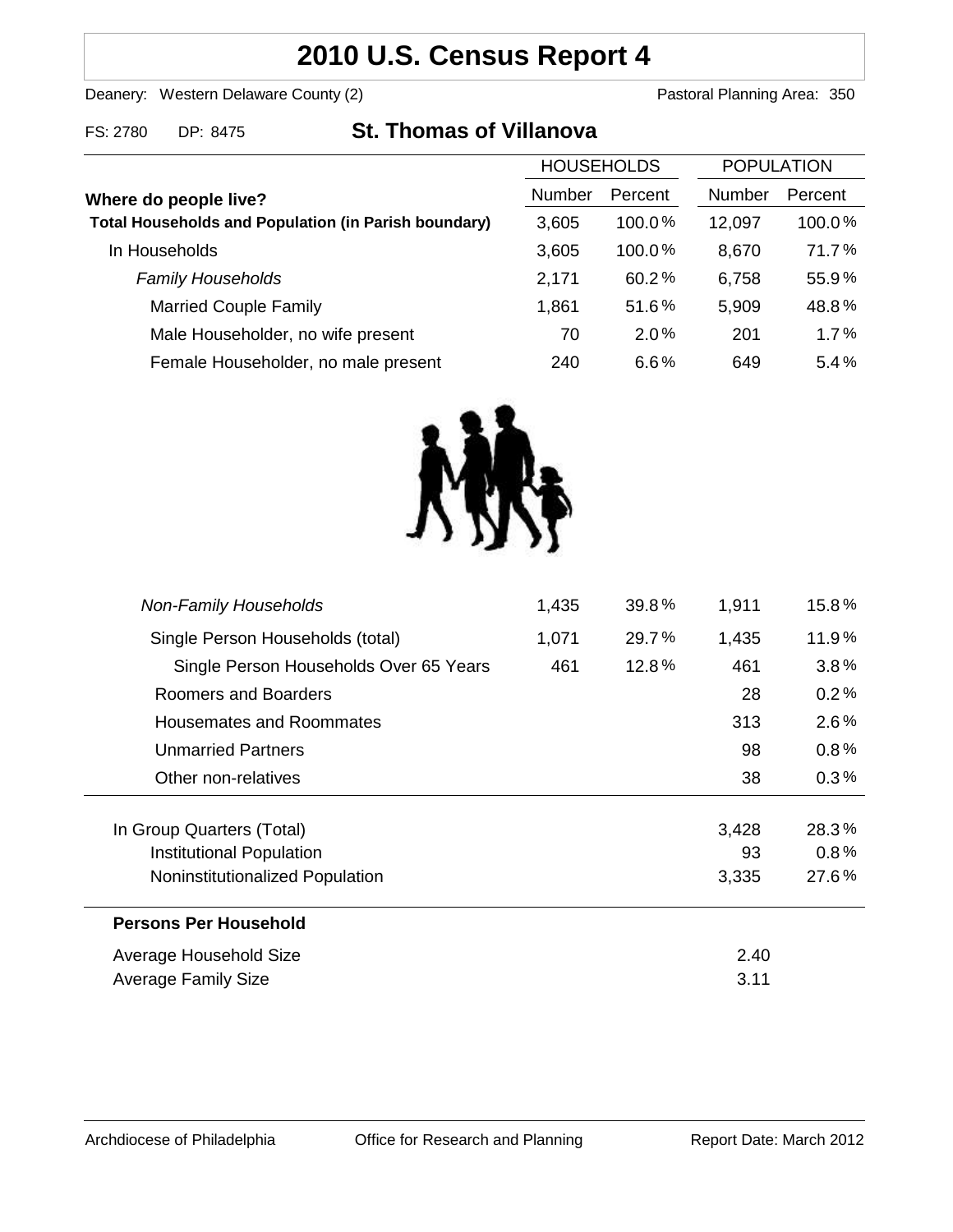# **2010 U.S. Census Report 4**

Deanery: Western Delaware County (2) Deanery: Western Delaware County (2)

### FS: 2780 DP: 8475 **St. Thomas of Villanova**

|                                                      | <b>POPULATION</b> |         |
|------------------------------------------------------|-------------------|---------|
| Where do Children - Under Age 18 Live?               | Number            | Percent |
| Total Children - Under Age 18 (in Parish boundary)   | 2,038             | 100.0%  |
| In Households                                        | 2,014             | 98.9%   |
| Householder or spouse is under 18                    | 0                 | 0.0%    |
| With Related:                                        |                   |         |
| Married-Couple Family                                | 1,740             | 85.4%   |
| Male Householder, No Wife Present                    | 43                | 2.1%    |
| Female Householder, No Husband Present               | 180               | 8.9%    |
| <b>Other Related Householder</b>                     | 11                | 0.6%    |
| <b>With Non-Relatives</b>                            | 11                | 0.5%    |
| <b>Grandparent Householder</b>                       | 28                | 1.4%    |
| In Group Quarters                                    | 23                | 1.1%    |
| Institutionalized population                         | 23                | 1.1%    |
| Noninstitutionalized population                      | 1                 | 0.0%    |
| Where do Adults - Age 65 and Older - Live?           |                   |         |
| Total Adults - Age 65 and Older (in Parish boundary) | 1,489             | 100.0%  |
| In Households                                        | 1,373             | 92.2%   |
| Family Households:                                   | 868               | 58.3%   |
| Is Householder or Spouse                             | 788               | 52.9%   |
| With Other Relative Householder                      | 20                | 1.3%    |
| With Non-Related Householder                         | 5                 | 0.3%    |
| is Parent                                            | 36                | 2.4%    |
| is Parent-in-Law                                     | 20                | 1.3%    |
| In Non-family Households:                            | 506               | 34.0%   |
| Male Living Alone                                    | 105               | $7.0\%$ |
| Male not Living Alone                                | 6                 | 0.4%    |
| Female Living Alone                                  | 356               | 23.9%   |
| Female not Living Alone                              | 16                | 1.1%    |
| Other                                                | 23                | 1.5%    |
| In Group Quarters                                    | 116               | 7.8%    |
| Institutionalized population                         | 57                | 3.9%    |
| Noninstitutionalized population                      | 58                | 3.9%    |
| <b>Housing Units in the Parish boundary</b>          |                   |         |
| <b>Total Housing Units</b>                           | 3,886             | 100.0%  |
| Occupied                                             | 3,605             | 92.8%   |
| Owner-Occupied                                       | 2,411             | 62.1%   |
| Renter-Occupied                                      | 1,194             | 30.7%   |
| Vacant                                               | 281               | 7.2%    |

Archdiocese of Philadelphia **Office for Research and Planning** Report Date: March 2012